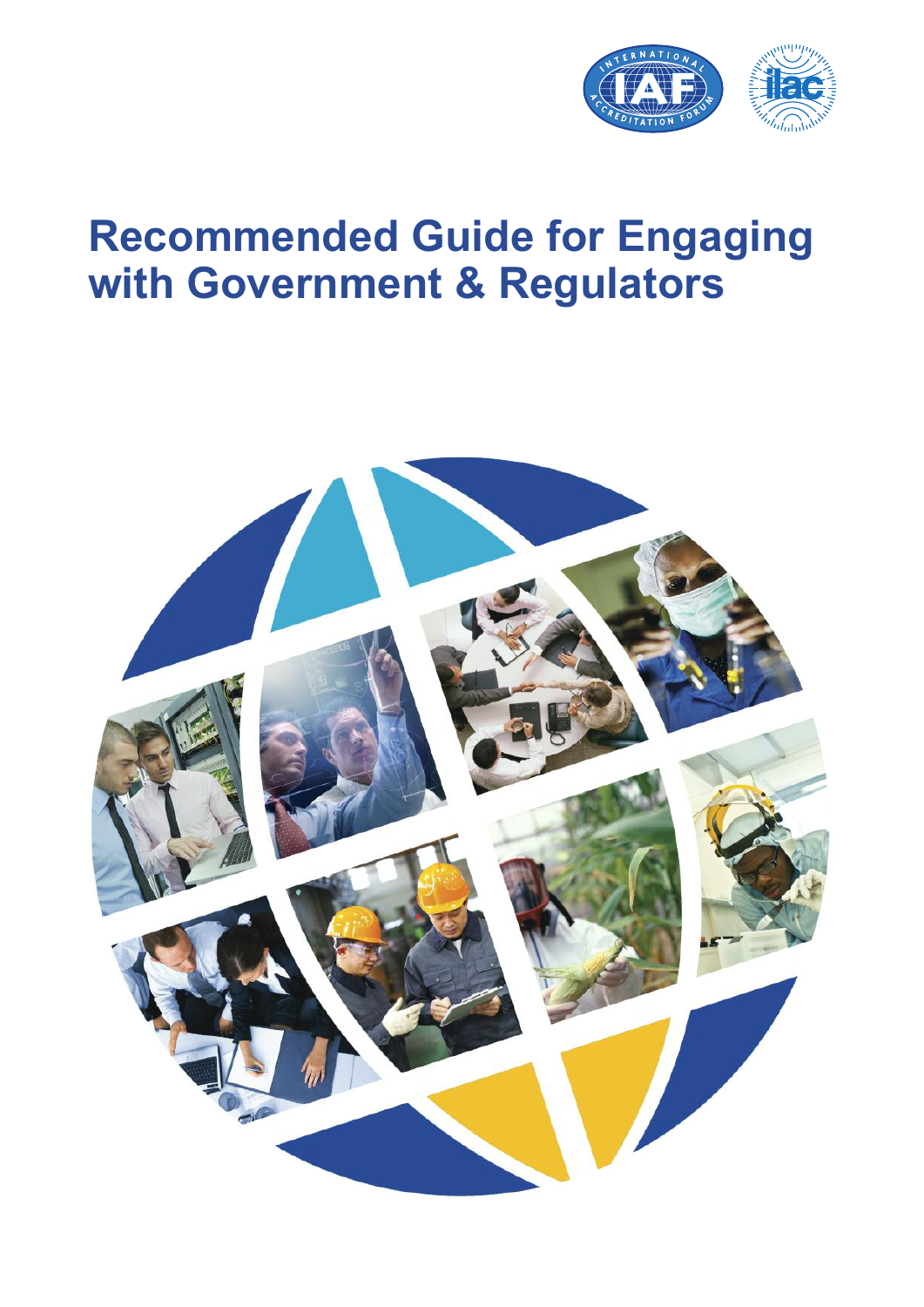#### Recommended guide for engaging with e Purpose<br>December 2002 - Carlos Carlos **Purpose**

Supporting the needs of government and regulators is a core objective of IAF and ILAC and their accreditation body members. This document sets out a number of ways to assist IAF and ILAC members develop, maintain and strengthen relationships with regulators at all levels. It also includes sample text that can be provided to regulators when specifying accreditation in regulation.

#### **Introduction**

**Introduction** In many economies, regulators may be national, state, provincial, and even municipal in  $\vert$  objectives. However there are some that are not aware of accreditation and are therefore  $\vert$ possess sufficient information, which can lead to the incorrect application or specification ment Bodies - CAB) and to increase awareness and understanding in the marketplace of the bene-of accreditation requirements. their scope. They may be public authorities or represent private sector specifiers. Many regulators are already using accreditation effectively to support their regulatory and policy at risk of creating duplicate or costly in-house systems. There are also regulators that do not

assessment body community is meeting the needs and expectations of regulators. Close cooperation between regulators and accreditation bodies (ABs) is essential to ensure that the service delivered by accreditation bodies and the accredited conformity

It is acknowledged that cultural variations will exist from economy to economy in the way. The matrice of the way includes a number of best practice principles that accreditation bodies can adopt (where that accreditation bodies and regulators interact. However, this informative document appropriate) to increase the application or specification of accreditation by regulators.

cific needs of the target group, whether that be manufacturers operating in the global market or

In recent years, public authorities have increased their use of services from accredited CABs to im-

#### $\textsf{Contents} \hspace{2em} \textsf{Author}$ **Contents**

| <b>Introduction</b>                                                                                                   | $\overline{3}$  | The publication has been written by the<br><b>ILAC Marketing and Communications</b><br>Committee and the IAF Communications                                                                                |
|-----------------------------------------------------------------------------------------------------------------------|-----------------|------------------------------------------------------------------------------------------------------------------------------------------------------------------------------------------------------------|
| <b>Establishing Personal/Direct Contacts with</b><br><b>Regulators</b>                                                | $5\phantom{.0}$ | and Marketing Committee.                                                                                                                                                                                   |
| <b>Developing Promotional Material for</b><br><b>Regulators</b><br>Formal Involvement of Regulators in the            | 6               | <b>Official language</b><br>The text may be translated into other<br>languages as required. The English<br>language version remains the definitive<br>version.                                             |
| <b>Accreditation Structure</b>                                                                                        | $\overline{7}$  | © Copyright 2017<br>The copyright of this text is held by IAF/ILAC.                                                                                                                                        |
| <b>Electronic Communication Tools</b>                                                                                 | 9               | The text may not be copied for resale.                                                                                                                                                                     |
| <b>Reference to Accreditation and the Global</b><br><b>Arrangements in Legislative or other</b><br><b>Legal Texts</b> | 12 <sub>2</sub> | <b>Further information</b><br>For further information about this publication,<br>contact an accreditation body in your<br>economy that is a member of IAF/ILAC.<br>Please check our website for up-to-date |
| <b>Annex A - Promotional Materials for AB</b><br>and Conformity Assessment Body use                                   | 13              | information http://iaf.nu/ or<br>http://www.ilac.org/                                                                                                                                                      |
| <b>Annex B - Specifying Accreditation</b>                                                                             |                 | Category: not applicable                                                                                                                                                                                   |
| and the Global Arrangements                                                                                           | 17              | Date of Approval: August                                                                                                                                                                                   |

fits of using services from accredited CABs.

#### **Authorship**

#### **Official language**

#### **© Copyright 2017**

Date of implementation: immediate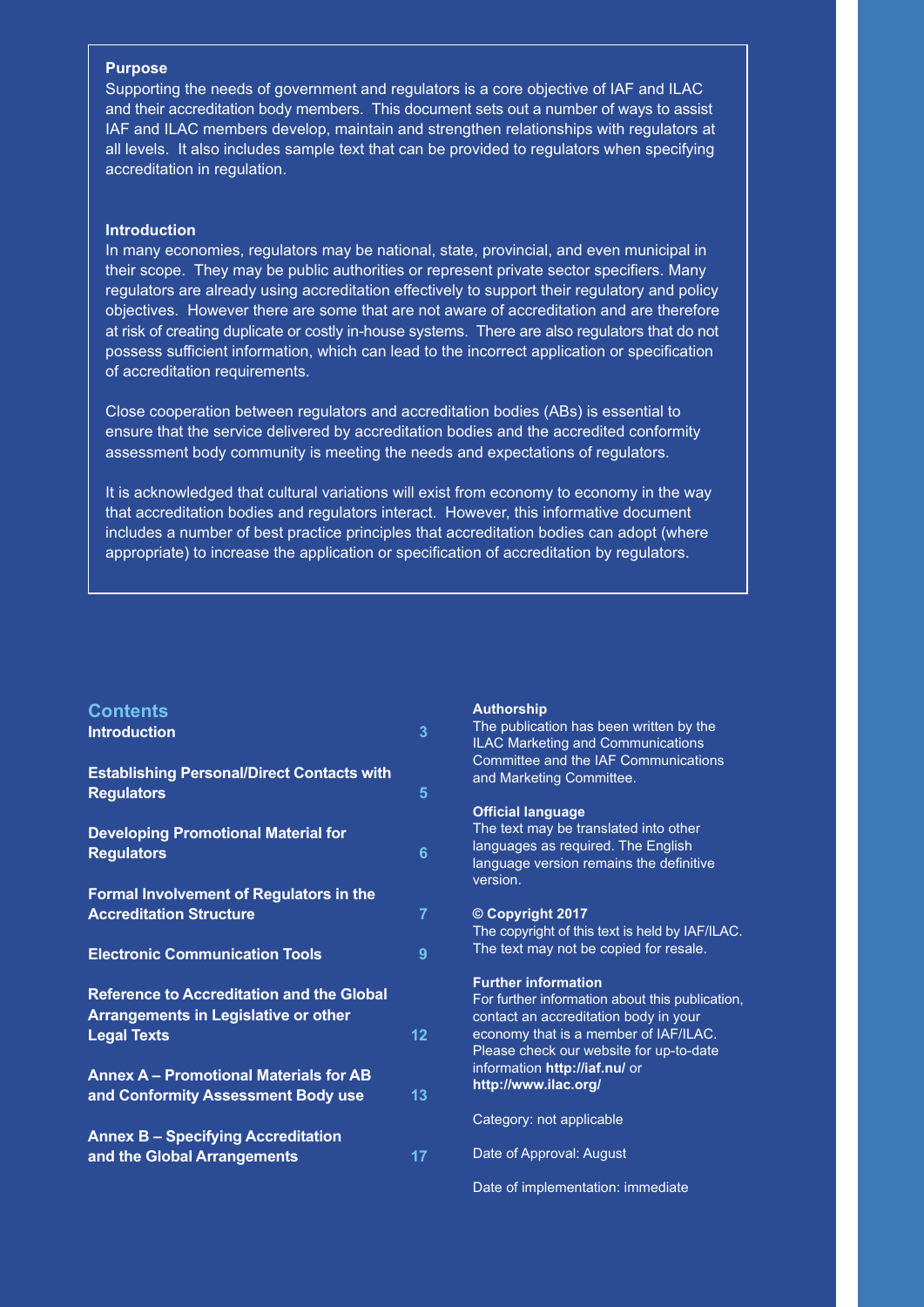

### **Introduction**

Accreditation bodies (AB) have policies for the promotion of accreditation to various target groups, for example to raise the awareness of accreditation among potential clients (Conformity Assessment Bodies – CAB) and to increase awareness and understanding in the marketplace of the benefits of using services from accredited CABs.

Promotional activities will best meet their objectives when they are developed to focus on the specific needs of the target group, whether that be manufacturers operating in the global market or public authorities responsible for legislation in the field of environmental issues, public health etc., or for trade issues.

In recent years, public authorities have increased their use of services from accredited CABs to improve the function of the marketplace or to replace or supplement public control activities with services from CABs. Most economies now have regulators that are using accreditation in areas such as medical testing, drinking water testing, and environmental compliance. There are also references to standards and accredited conformity assessment in most trade discussions.

This document sets out some suggestions to assist ABs in their promotional activities with public authorities with the aim in the medium/long term of facilitating the continued use of accreditation and extending the use of accreditation into new areas.

When developing promotional activities targeting public authorities ABs may consider the recommendations below, focusing on:

- Establishing personal contact with Regulators
- Developing promotional material for Regulators
- Formal involvement of Regulators in the accreditation structure
- Electronic Communication tools

Further, the document contains in Annex B a sample text to illustrate how regulators may refer to accreditation and the Global Arrangements in legislation or other legal texts.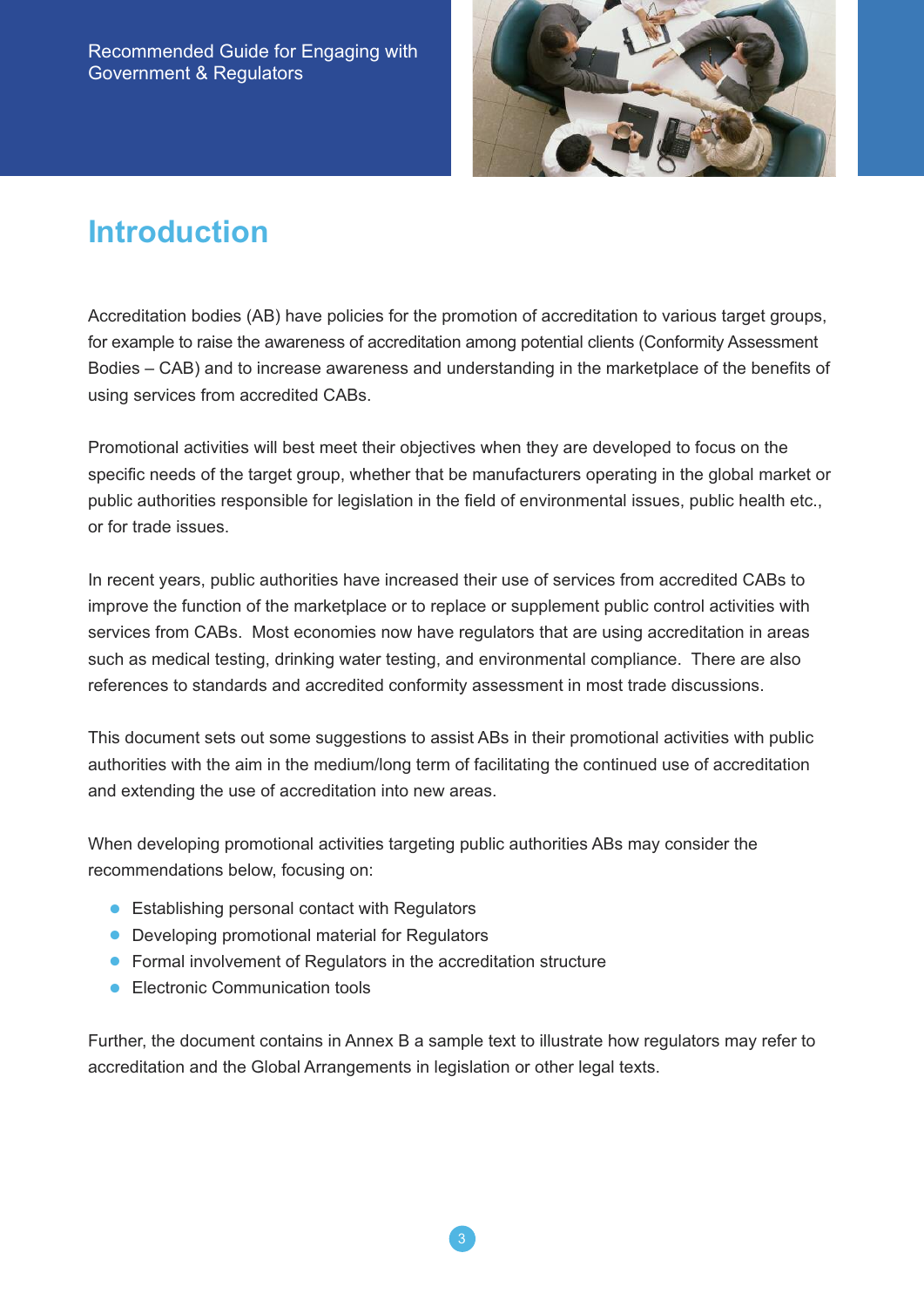

# **Establishing Personal/Direct Contacts with Regulators**

### **1 Establish a good central contact point**

A strong relationship with a central coordinating point within the regulator can help greatly to improve communication as a whole. For example, a Government 'sponsor' can represent an AB's interests to the wider department or to other parts of government and can often open doors that would otherwise remain closed to an AB. So, the ABs should aim to have a recognised sponsor within the regulator.

ABs that are part of Government may also be monitored by a specific department. It is advised to liaise with this department regularly both formally (such as quarterly reporting) and informally (keeping them informed of developments or potential issues).

#### **2 Face to face meetings/seminars**

Personal contact and face-to-face meetings are the most effective means of developing relationships and closer cooperation. This can be carried out by developing a programme to establish contacts within the policy areas of priority departments. This approach, however, requires time and resource to research contacts, attend meetings, and to carry out any follow-up activity.

Workshops and seminars within government departments are also effective ways of communicating the benefits of accreditation to a wider group of policy makers. A strong contact point within the sponsor department may be able to facilitate the organising of a workshop, or provide the relevant introductions to other departments.

Workshops can be arranged to take place over lunchtime or after hours so as to avoid too much disruption to the working day. The use of a meeting room within the department is desirable, however should this not be an option, a location should be found within walking distance. Collaboration with relevant partners can also provide a broader message and therefore a more attractive reason for policy makers to attend. Suitable partners could include the National Standards Body or the National Metrology System.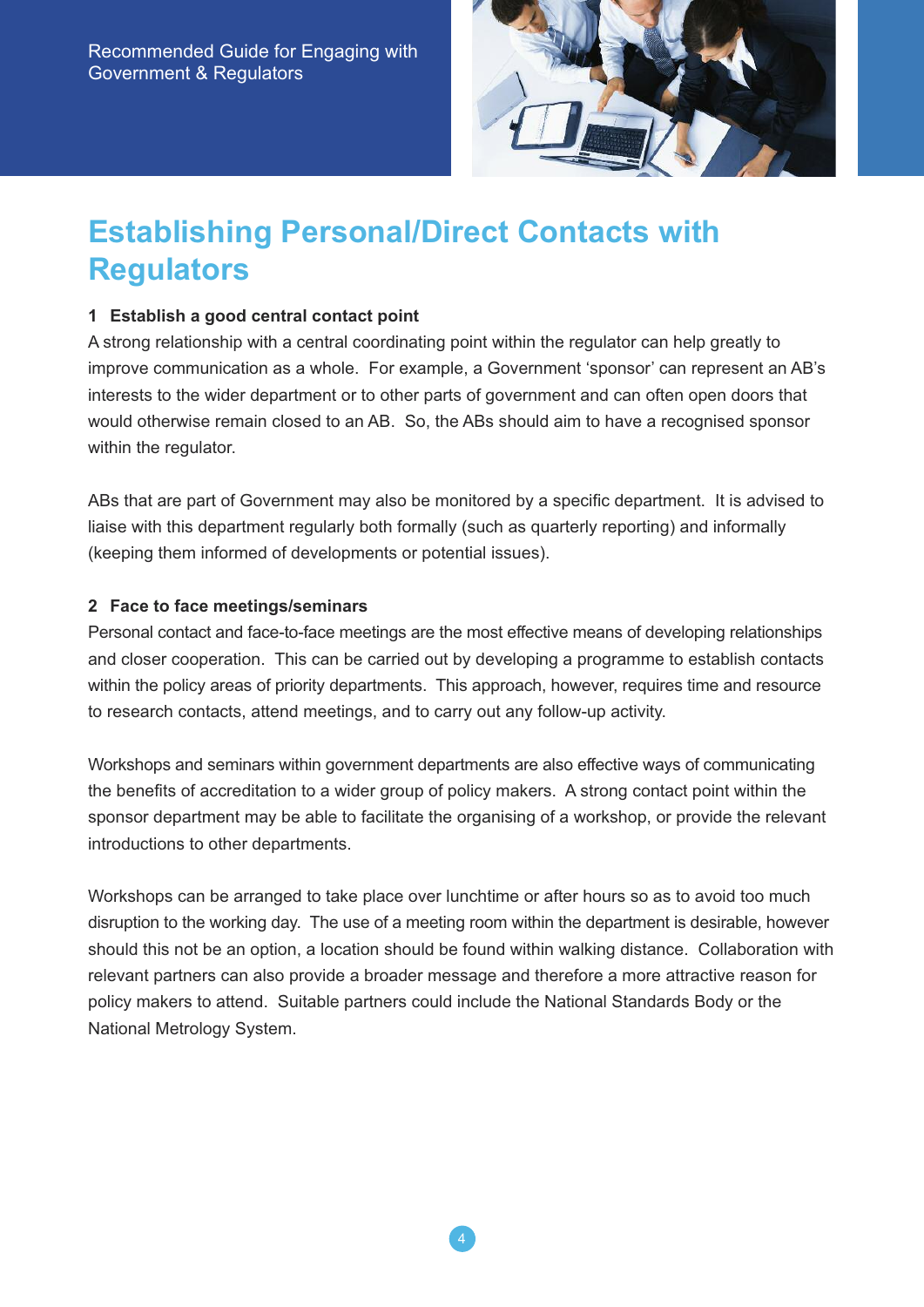

### **Establishing Personal/Direct Contacts with Regulators** *continued*

#### **3 Identify and develop contacts with 'trade officials'**

Government officials and regulators that work across sectors that involve trade should be targeted for direct interaction, as accredited conformity assessment can provide the confidence required for product acceptance and the removal of technical barriers to trade. Trade negotiators (for WTO TBT Chapters) will also provide good contact points. Although they may already be aware of IAF and ILAC, establishing a close relationship can help address specific trade concerns or expand use of the global accreditation arrangements. The WTO website lists contact details for each national economy http://tbtims.wto.org/en/NationalEnquiryPoints/Search

#### **4 Exchange of information on latest standards, guidelines, interpretation etc.**

Meetings between regulators and ABs vary between economies in terms of frequency and depth of engagement. In some countries there are regular meetings while in others, meetings are only convened to solve problems and questions identified by the parties.

ABs should ensure that arrangements are in place for regulators to keep them informed on the latest standards, guidelines or interpretations issued at national or international level. This is especially important when regulators are referring to accreditation in their legislation and the up-dated requirements will have an impact on the operation of the CABs. If resources allow, ABs could allocate a nominated contact for each technical area.

#### **5 Consultations**

Responding to government consultations is an important way of establishing contact and engaging with regulators in some economies. ABs should take the opportunity to respond to all relevant consultations or to follow up with the appropriate policy contacts.

For all regulators, contacts need to be refreshed and followed up at regular intervals as the message is rarely taken on board at the first attempt and individuals move on quite regularly. This means that the familiarisation process needs to start again with new incumbents.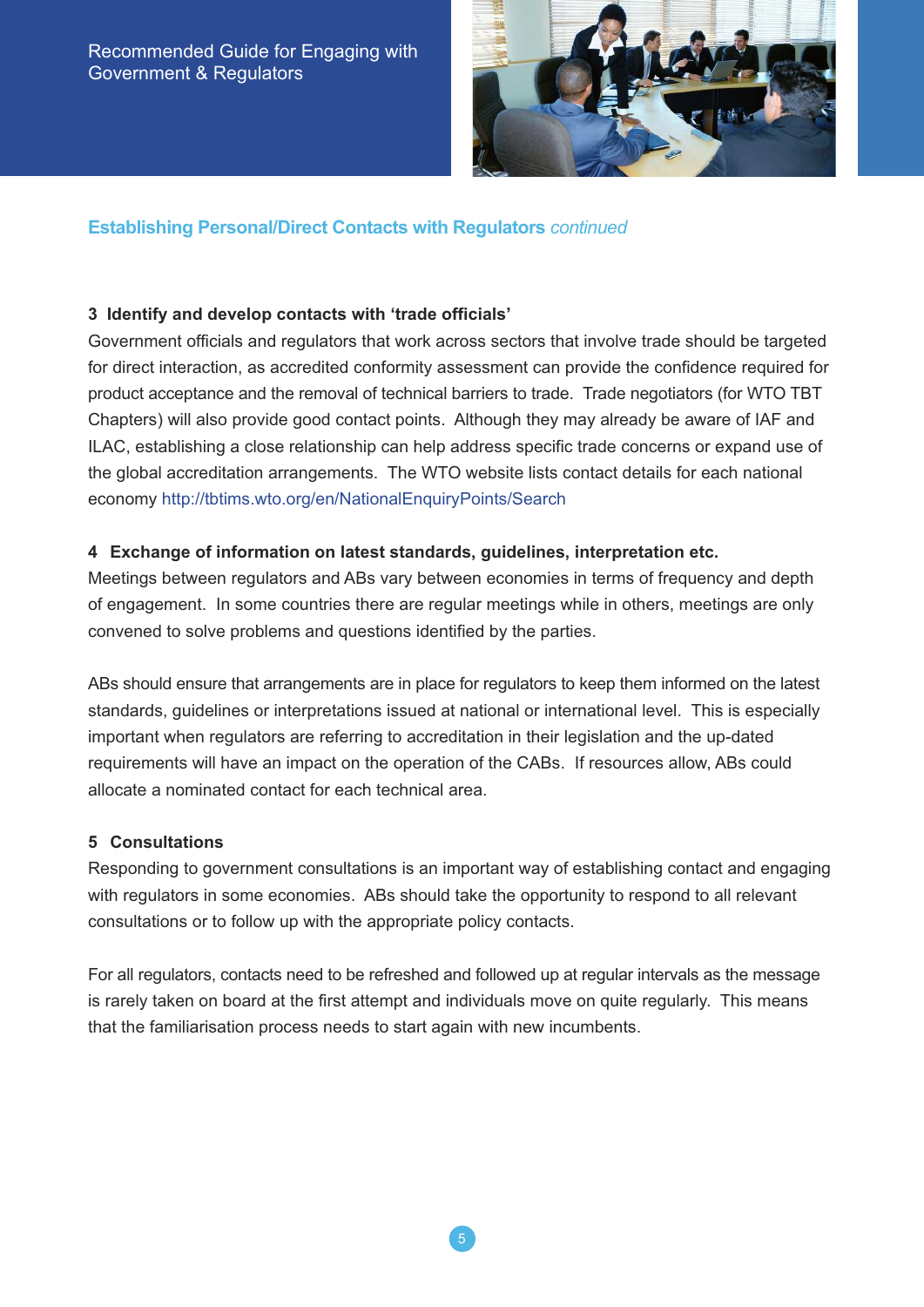

# **Developing Promotional Material for Regulators**

#### **1 Develop promotional material for Regulators**

Distributing promotional material in hard copy or in digital format can be a highly effective medium for refreshing the memory of those regulatory officials who are already aware of accreditation as well as providing general introductory information to those who are not.

In order to meet both these objectives, promotional material should combine basic introductory information about accreditation and the associated terminology with some element of news or case studies. Sometimes—if examples can be cited without causing undue offense—it can be powerful to include case studies where a regulator incurred unnecessary expense or encountered problems and increased risk because standards and accreditation either were not used at all or were not specified correctly in order to implement public policy successfully.

IAF and ILAC (and the Regional Co-operations) have created a series of promotional materials that can be used by ABs and conformity assessment bodies as they are, or adapted to suit the need. See Annex A for further details.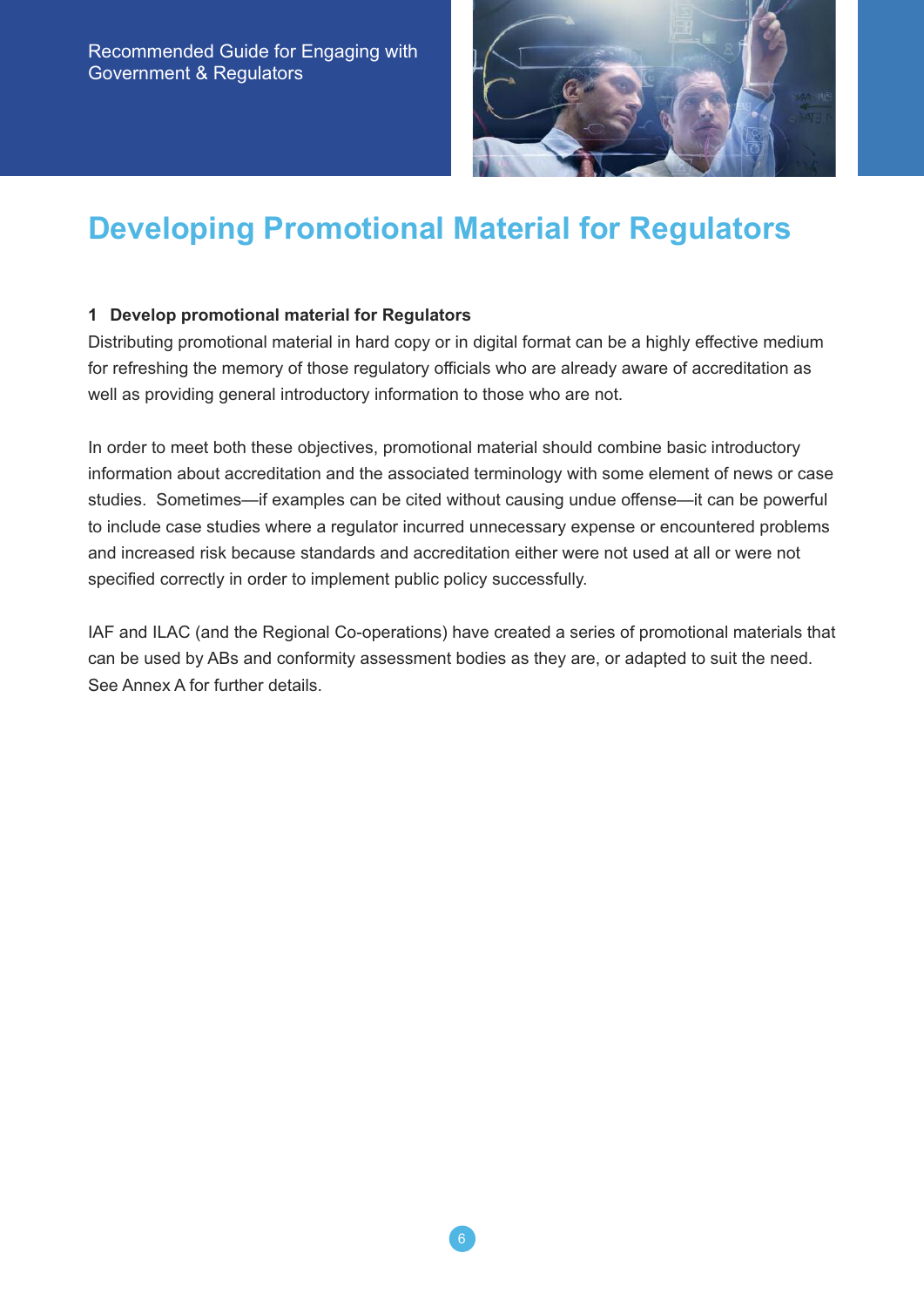

### **Formal Involvement of Regulators in the Accreditation Structure**

### **1 Establish an Advisory Forum**

The AB could consider setting up an Advisory Forum or Committee to establish a more formal structure when cooperating with regulators. This can provide a means of broadening contacts across government, and of developing a schedule of regular meetings.

Terms of Reference for this Committee may be:

### **"To define the overall administrative and technical requirements conformity assessment bodies shall meet and to advise the AB in assessing against these requirements"**

An Advisory Committee as proposed may serve three functions:

- To be the co-ordination point between regulators and the AB. The AB should plan the work programme for the committee to facilitate increased confidence in the accreditation system with regulators;
- To inform regulators on the technical work and the peer evaluation system of the regional cooperation/IAF/ILAC to demonstrate that the accreditation system constitutes the professional technical community for assessment of conformity assessment bodies;
- To be a co-ordination forum between regulators who could benefit from sharing experience in implementation of legislation as well as exchange of experience in assessment, registration/ notification and designation of conformity assessment bodies.

Such a Committee should not deal with technical issues at sectoral level; the AB should have Technical Advisory Committees dealing with specific technical issues. Although, as an alternative, ABs may choose to include representatives from regulators in the advisory committee structure they already have directly in place for their accreditation activities.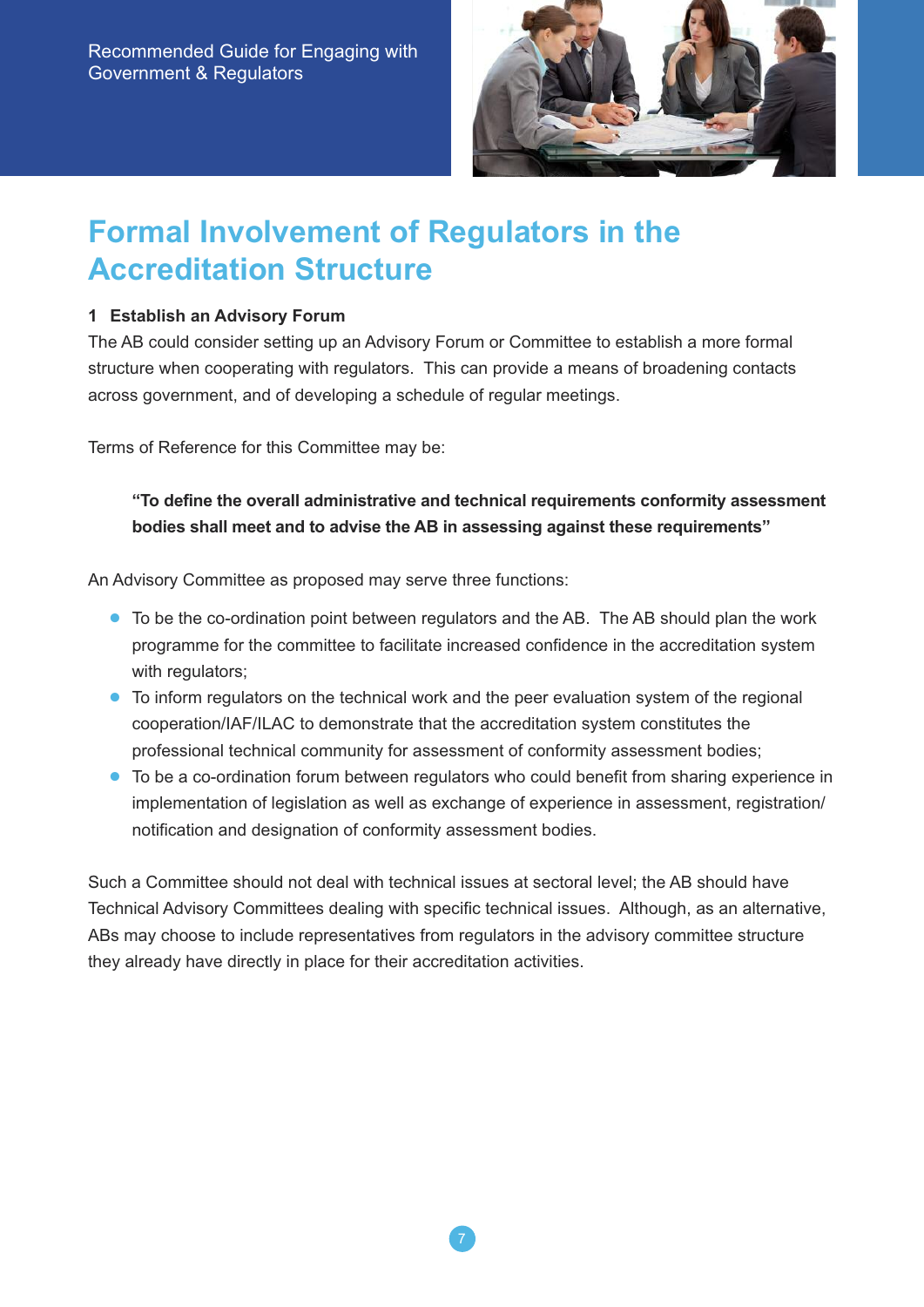### **Formal Involvement of Regulators in the Accreditation Structure** *continued*

#### **2 Involvement of Regulators in the assessment process/share information**

An Advisory Committee may serve as an effective tool for the collection of information on the needs of regulators for increased understanding and acceptance of the IAF/ILAC arrangements, and dissemination of information on the actual peer evaluation process and system.

Accreditation bodies, with the appropriate assistance from IAF/ILAC and the regional cooperations, should ensure that regulators are well informed about the purpose and function of the peer evaluation process. Accreditation bodies should ensure that regulators are informed of the outcome of their peer evaluation according to the policies on the distribution of peer evaluation reports.

IAF and ILAC publish Annual Reports to publicise the effort and resource that is invested to maintain the integrity and consistency of the IAF MLA and ILAC MRA respectively through the peer evaluation process. ABs are encouraged to distribute these reports each year to their regulator contacts to reinforce the confidence that they can derive from the IAF MLA and ILAC MRA

The IAF report can be downloaded from the IAF website http://www.iaf.nu/articles/Promotional/ Documents/25 and the ILAC report is available on the ILAC website at http://ilac.org/publications-andresources/ilac-promotional-brochures/

Finally, many ABs allow regulators to observe the activities carried out as part of a peer evaluation in order to demonstrate the robustness of the process. It should be noted that it is up to the AB and the peer evaluation team leader as to whether to allow regulators and others as observers during the peer evaluation.

#### **3 Technical Committees**

The technical expertise held within an AB can be supplemented by a number of Technical Advisory Committees which can be used to provide advice on technical matters related to the development and operation of accreditation.

The committees can provide a forum for input from various bodies and individuals with an interest in accreditation, for example regulatory bodies. Input can be sought on areas such as:

- The formulation and review of specific technical criteria to facilitate effective and consistent application of accreditation
- The acceptability of particular procedures as a basis for accreditation
- The identification of potential assessors and sources of assessors
- The impact of regional and other international initiatives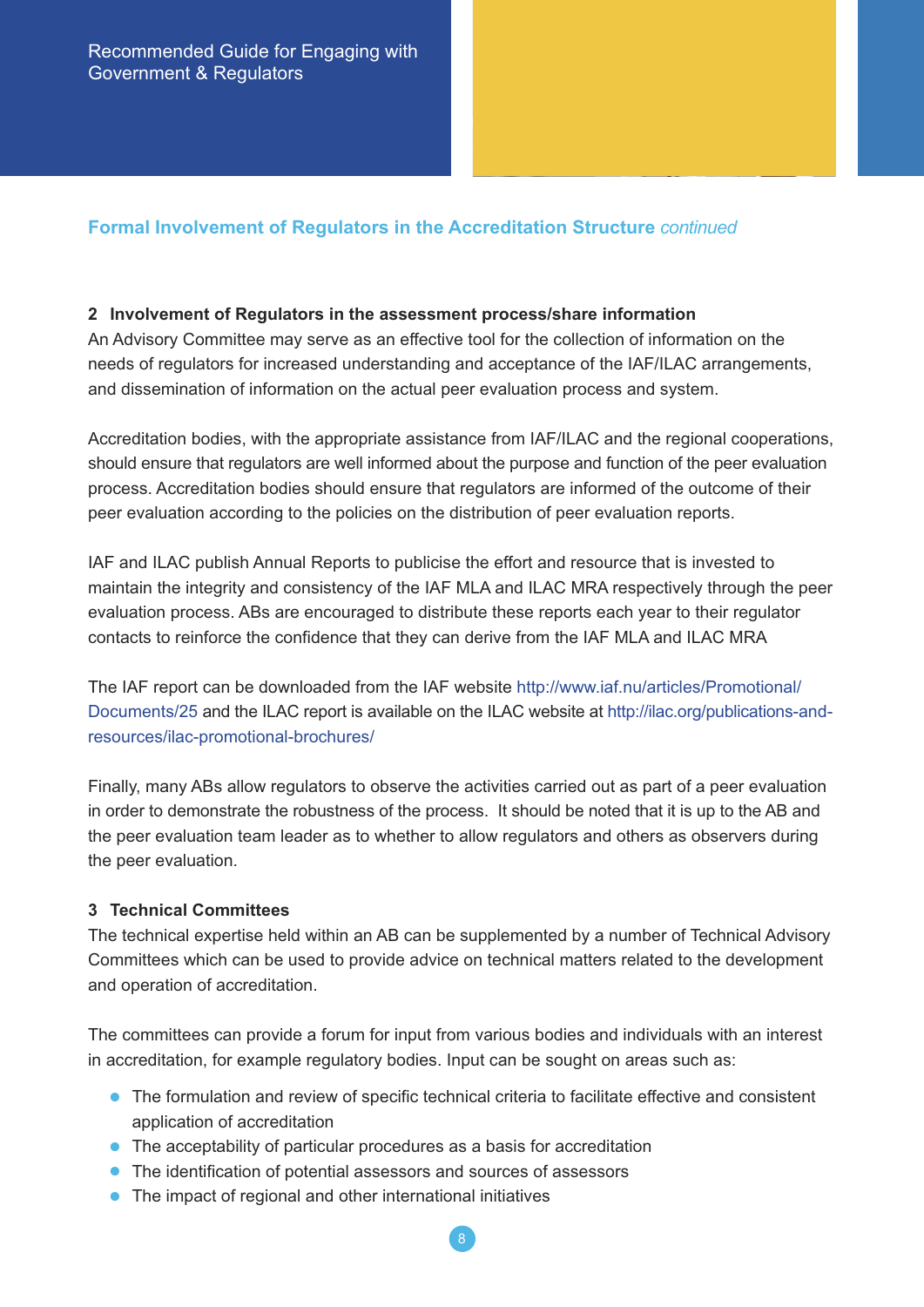### **Electronic Communication Tools**

#### **1 Provide easy access to the Directory of CABs**

Many regulators will visit an AB site to verify the validity of a certificate or test report, and to check the scope of accreditation. ABs should make the search facility prominent on their websites and easy to use.

#### **2 Grow a subscriber base**

Communications from IAF, ILAC and the Regions can be a valuable source of information that can be sent to national regulators and authorities. As well as reinforcing awareness levels, regular communications may pop up in the 'inbox' at a time when a regulator is seeking a solution to achieve their policy objectives. In this way, communications improve the chances of an AB's involvement with regulators at an early stage of policy development.

IAF and ILAC each produce an electronic newsletter which is published twice a year. The newsletters, which are distributed as emails, can be subscribed to by those wishing to receive future editions. IAF also sends out regular bulletins to communicate information that is relevant to national authorities and major stakeholders.

The latest versions of the newsletters can be found on the IAF and ILAC websites. **IAF** – http://www.iaf.nu/articles/IAF\_Newsletter/164 **ILAC** – http://ilac.org/news-and-events/ilac-newsletter/

To receive future communications, one simply clicks on the **subscribe/unsubscribe** link in the newsletter and enter your email address. ABs are encouraged to forward the newsletters to regulator contacts encouraging them to subscribe in this way.

*Note:* One can also subscribe by clicking the links shown below on the homepages of the IAFand ILAC websites.

> **Subscribe to ILAC News**  $\mathbb{R}$



ABs could encourage their Regulators to subscribe to receive email alerts from the ILAC website http://ilac.org/latest\_ilac\_news/

In this way, regulators will receive notifications automatically when a new document is published or there is a change in the status of the ILAC MRA.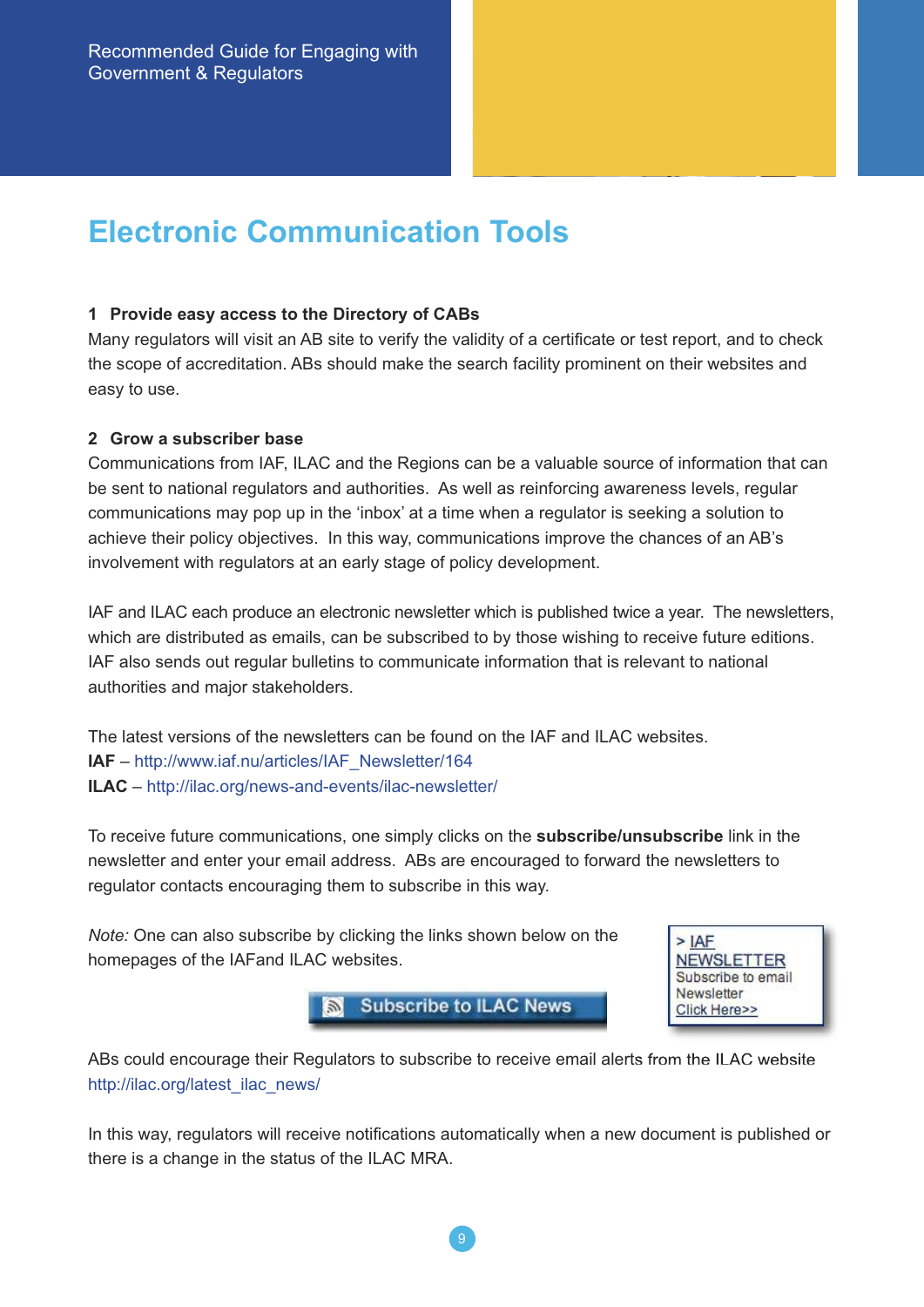### **Electronic Communication Tools** *continued*

#### **3 Optimise the AB website**

The website is the most important communications tool for an AB. It provides information in different formats, to different target groups, and is accessible to those who may not be familiar with accreditation.

Information appropriate to regulators should be easily identifiable on the home page of the AB's website. From here, it should be made easy for the regulator to access all relevant promotional materials and to contact the relevant personnel for further information.

Desk-based research is likely to be one of the tools that a regulator will use to gain insight into a market sector. It is therefore important that information about accreditation is easy to find against relevant searches. There are some simple steps that an AB can follow to improve the visibility of the AB website, and therefore increase the number of visitors the site receives from search engines.

#### **3.1** *Sharing Links*

Search engines look for links between websites to rank the authority of the content displayed on pages. Inbound links (links from a 3rd party website to the AB site) count as a 'vote' to the credibility of the information published on it. Greater weight is placed on the link if:

- The link comes from a well-respected site with a high page ranking of its own, particularly if it also has relevant content to the search term.
- The link's anchor text (the text which is clicked through to reach the target website) is well worded and relevant to the content of the site.

The IAF and ILAC websites (and regional cooperation websites) already provide links through to their AB membership. To ensure the greater visibility, ABs should also include clear links to the IAF, ILAC and regional cooperation websites. Publishing a link to the homepage is satisfactory, however greater value will be derived by including links to relevant parts of the IAF or ILAC website. An example web page for use by ABs is shown in Box 1.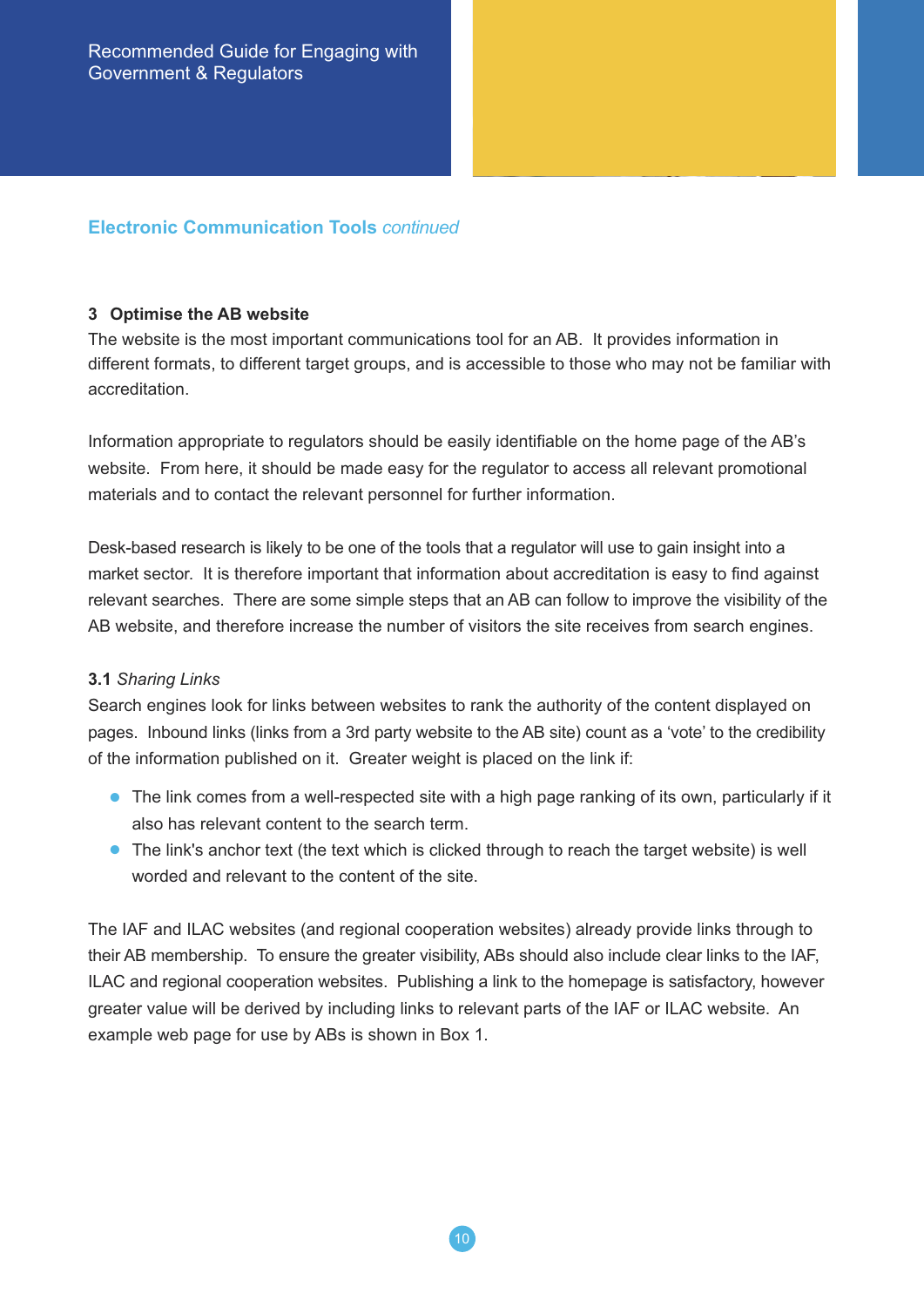### **Electronic Communication Tools** *continued*

#### **Box 1: Accreditation – an international network**



Accreditation is an international network which is managed by the IAF, in the fields of management systems, products, services, personnel and other similar programmes of conformity assessment, and the ILAC, in the field of laboratory and inspection accreditation.

Accreditation bodies, which have been evaluated by competent peers, sign arrangements that enhance the acceptance of products and services across national borders, thereby creating a framework to support international trade through the removal of technical barriers. These arrangements are also used to enhance the confidence of results used within economies, particularly in the provision of healthcare, food, environmental and building services.

The purpose of these arrangements is to ensure mutual recognition of accredited services between signatories, and subsequently acceptance of accredited services in many markets based on one accreditation.

The current list of IAF signatory accreditation bodies is available on the IAF website.

The current list of ILAC signatory accreditation bodies is available from the ILAC website.

11

Subscribe to IAF News Subscribe to ILAC News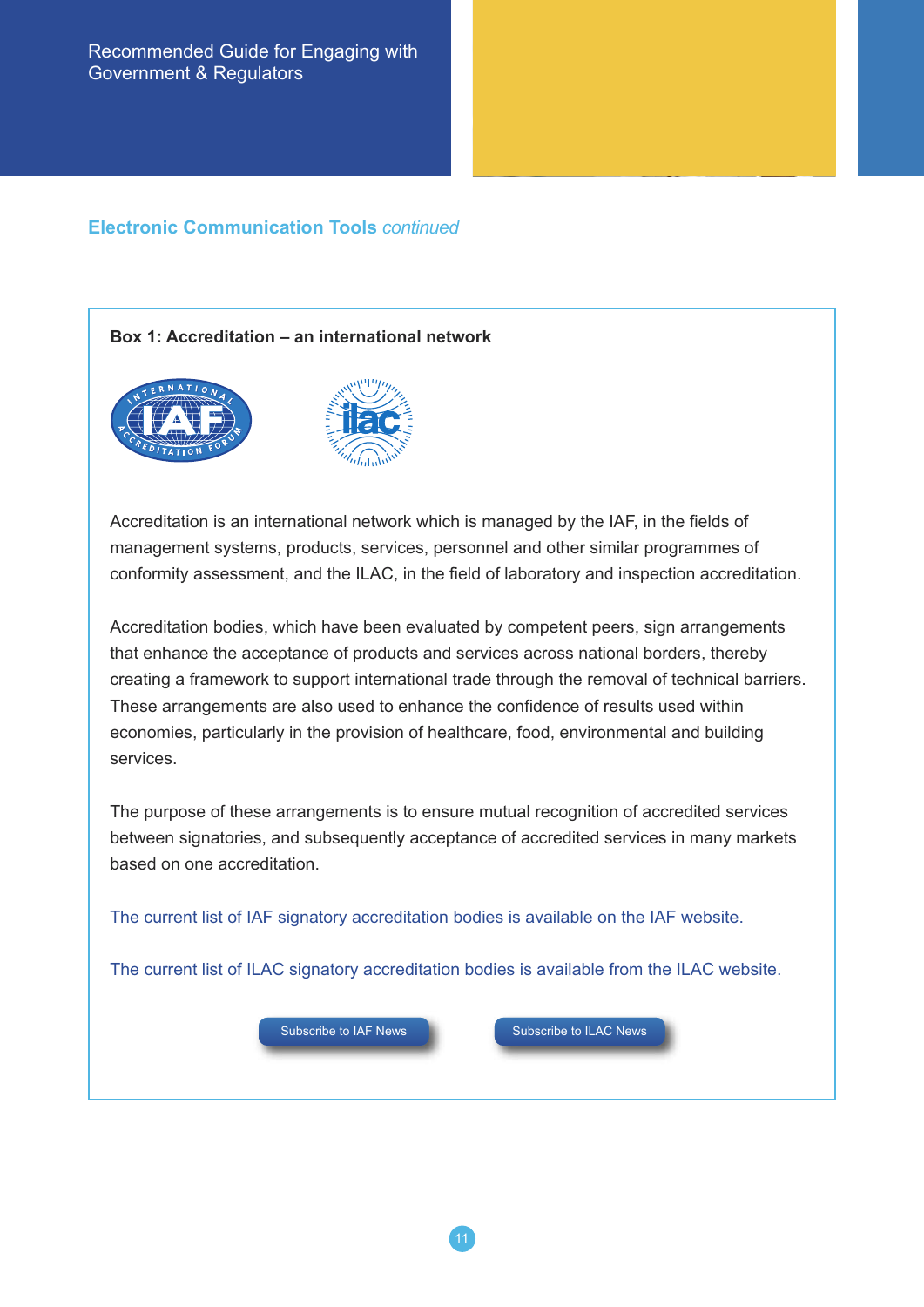# **Reference to Accreditation and the Global Arrangements in Legislative or other Legal Texts**

Part of the discussion with regulators and specifiers who intend to refer to accreditation in legislation or specifications, should be:

- Which type of conformity assessment activity will be most appropriate for the specific conformity assessment service the regulator will introduce in the legislation?
- How shall the criteria be drafted/defined which the CAB and the end user (service provider, manufacturer etc.) shall meet?

The AB should be prepared to analyse the specific need of the regulator/specifier and come up with advice on the relevant standard for accreditation of CABs and how the conformity assessment activity to be performed by the CAB is to be defined.

If the conformity assessment activity provided by CABs in accordance with the relevant standard does not fully meet the needs or expectations of the Regulator/specifier, the AB should provide advice on introduction of additional requirements in the legislation/specification to ensure that all the requirements the CAB shall meet are defined and will be assessed by the AB during the accreditation process.

Annex B includes examples of how to accurately and fully specify the accreditation criteria and reference to the IAF and ILAC Arrangements. This text can be provided to Regulators/specifiers to assist them in their drafting of Regulation or specification.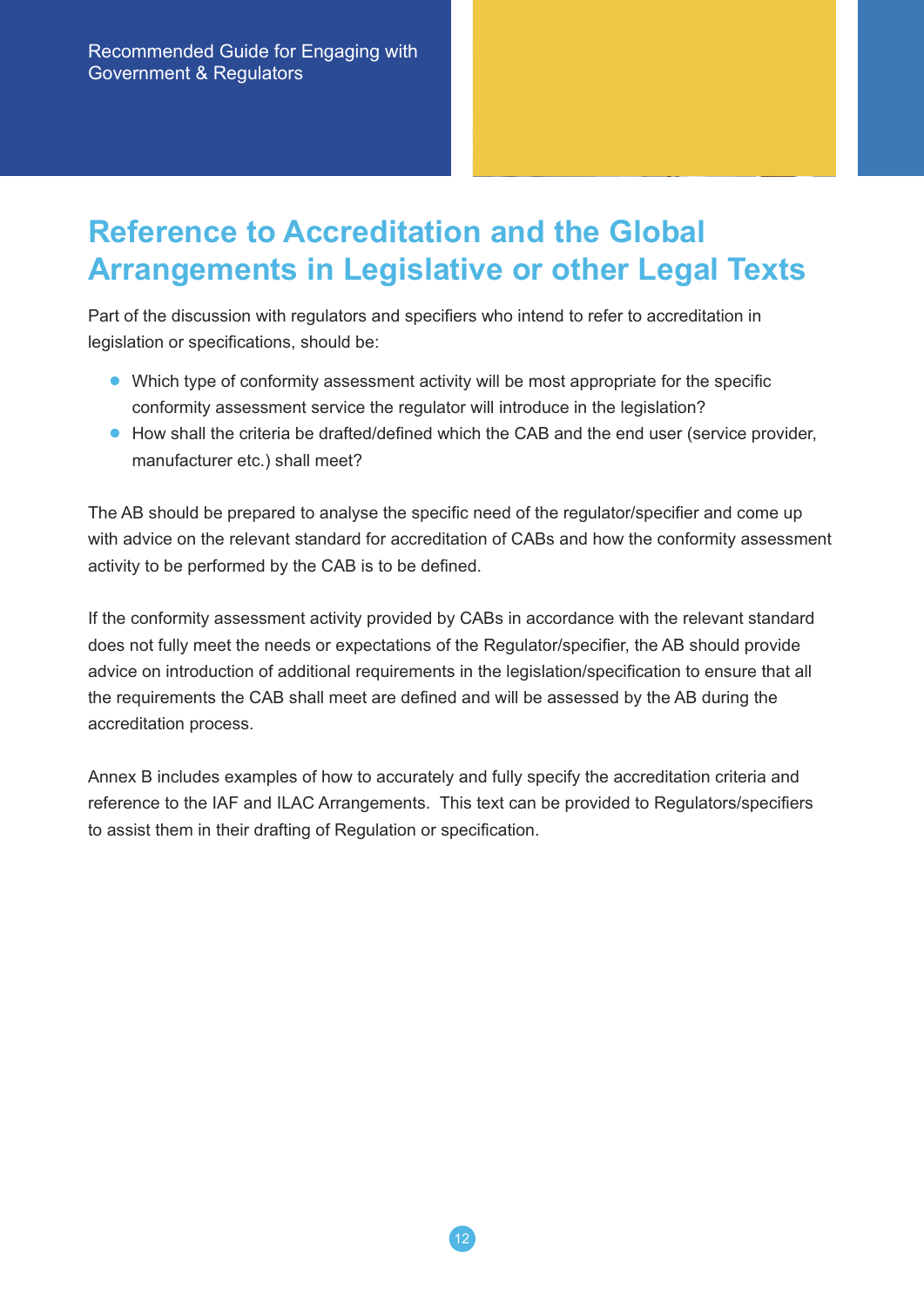# **Annex A – Promotional Materials for AB and Conformity Assessment Body use**

IAF and ILAC have created a number of promotional tools which can be used or adapted to support ABs promote accreditation to regulators. Many of these documents have been translated into multiple languages. All the current materials are available for download from the IAF and ILAC websites.

#### **Public Sector Assurance –**

http://www.publicsectorassurance.org/

A website that showcases how accredited conformity assessment is used around the world by central government, local government and regulators to deliver positive benefit. It features case studies that illustrate the value of accreditation to government officials and regulators in delivering results in key policy areas. It also provides independent research and supporting information to demonstrate the tangible benefits of conformity assessment to the public sector.

#### **Promotional Brochures**

www.iaf.nu/articles/Promotional\_Documents/300

ilac.org/publications-and-resources/ilac-promotional-brochures

**Powerpoint Presentation Slides** (available on the IAF and ILAC intranets)

#### **IAF / ILAC Promotional Videos**

www.youtube.com/user/IAFandILAC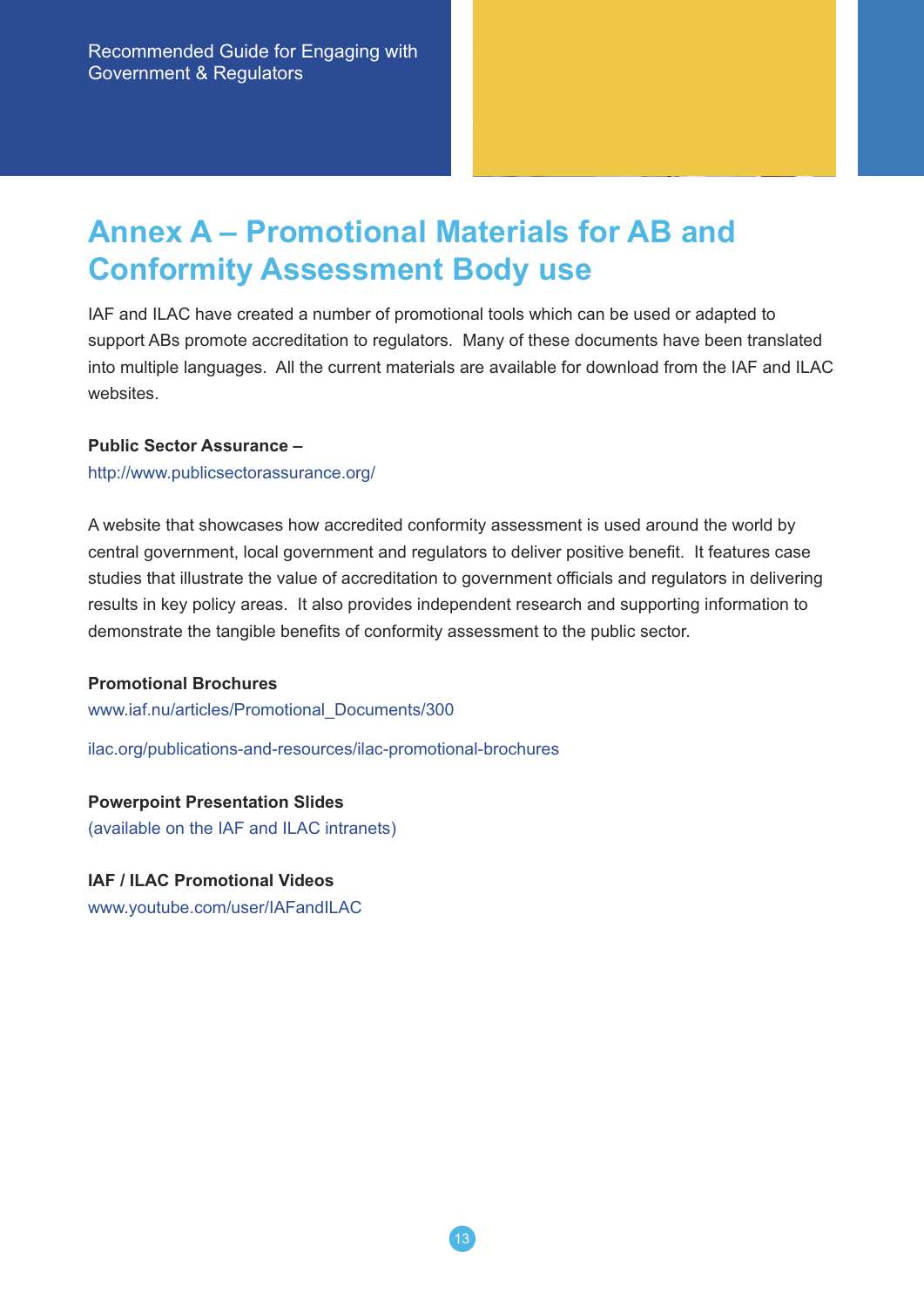# **Annex B – Specifying Accreditation and the Global Arrangements**

#### **Specifying the IAF Multilateral Recognition Arrangement (MLA)**

The following is an example for specifying accredited services for external certification bodies (management systems, products or persons). All four paragraphs are needed to ensure that a party requesting external certification has met the International Standard and IAF requirements for competence and are providing reliable certificates.

- "1. The certification body shall be accredited in accordance with the requirements of ISO/IEC 17021 – *Conformity assessment- Requirements for bodies providing audit and certification of management systems (for management systems certification)* or ISO/IEC 17065 *– Conformity assessment – Requirement for bodies certifying products, processes and services* or ISO/IEC 17024 *– Conformity assessment – General requirements for bodies operating certification of persons (for persons certification).*
- 2. The certification body's scope of accreditation to ISO/IEC 17021, ISO/IEC 17065 or ISO/IEC 17024 shall encompass the area that is required for certification.
- 3. The accreditation of a certification body shall be issued by an accreditation body (AB), operating in accordance with ISO/IEC 17011, *General requirements for accreditation bodies accrediting conformity assessment bodies* and signatory to the respective IAF Arrangement.
- 4. Additional requirements can be laid down by the regulator. The accreditation body shall evaluate compliance with these additional requirements."

The first paragraph stipulates that the **certification body** be accredited to ISO/IEC 17021, ISO/IEC 17065 or ISO/IEC 17024, while the second paragraph requires that the area in which **certificates** are issued be listed on the certification body's scope of accreditation. If this requirement is not met, the certification body could claim that it is ISO/IEC 17021, ISO/IEC 17065 or ISO/IEC 17024 compliant even though the CB is not actually accredited for the requested standards.

The third stipulates that the Accreditation Body (AB) be an IAF MLA signatory. Without this paragraph, the CB could be accredited by an AB that has inadequate or misleading credentials. There are ABs that claim to be in compliance with SO/IEC 17011. Holding IAF MLA signatory status indicates that the AB has been periodically peer-evaluated against the requirements of ISO/IEC 17011 and additional IAF requirements.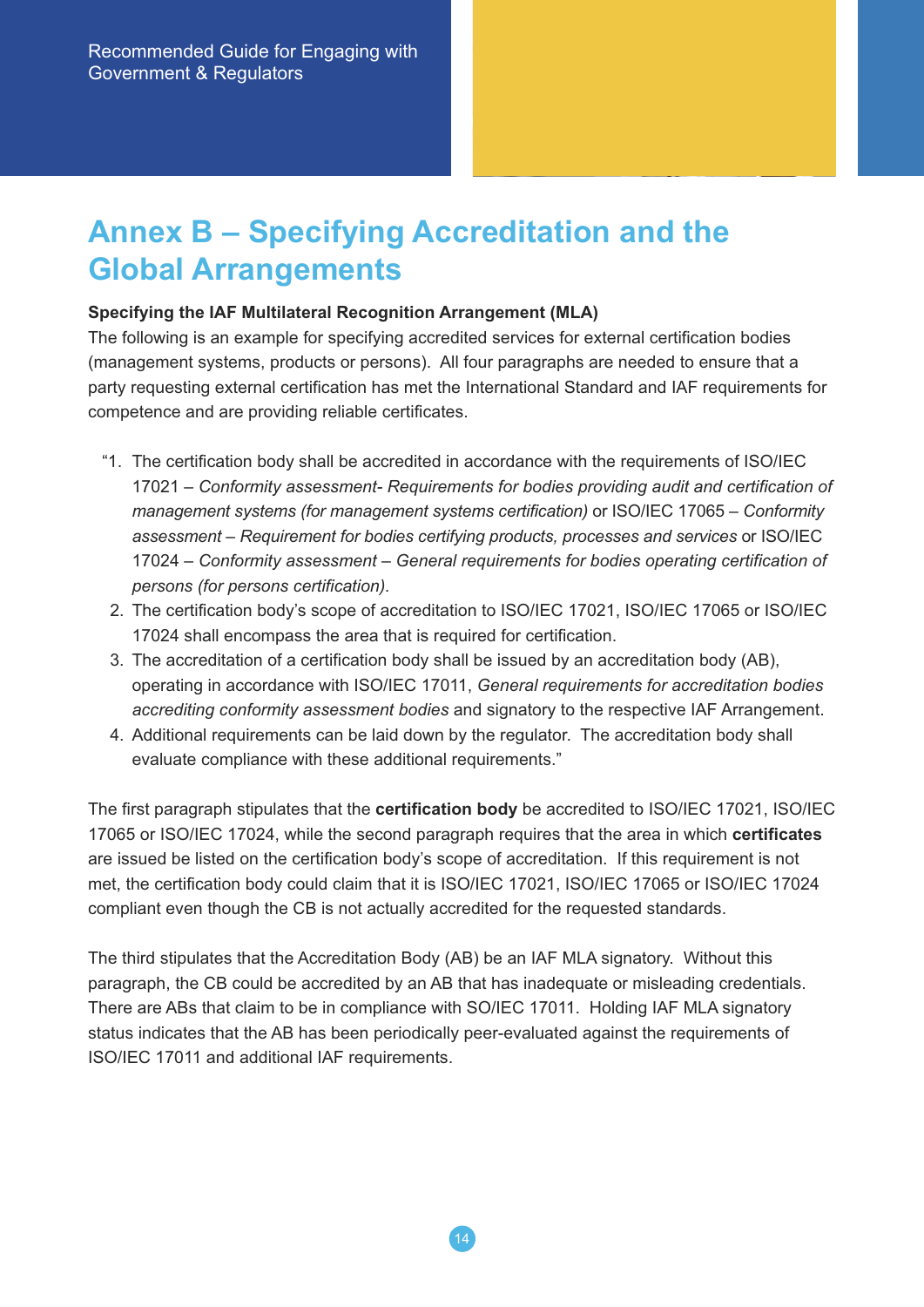### **Annex B – Specifying Accreditation and the Global Arrangements** *continued*

#### **Specifying the ILAC Mutual Recognition Arrangement (ILAC Arrangement)**

The following is an example for specifying accredited services from external testing and calibration laboratories or inspection bodies. All four paragraphs are needed to ensure that a party providing external testing, calibration, medical testing and inspection services has met the relevant International Standard and ILAC requirements for competence and are providing reliable data and reports.

- "1. The laboratory shall be accredited in accordance with the requirements of ISO/IEC 17025, *General requirements for the competence of testing and calibration laboratories* (for testing or calibration laboratory) or with ISO 15189, *Medical laboratories – Particular requirements for quality and competence (for medical laboratories)* or the inspection body shall be accredited in accordance with the requirements of ISO/IEC 17020, *General criteria for the operation of various types of bodies performing inspection.*
- 2. The testing (or calibration) laboratory's scope of accreditation to ISO/IEC 17025, *General requirements for the competence of testing and calibration laboratori*es shall encompass testing (or calibration) of (list the test method(s) or parameter(s) that are required for the testing or calibration work being required or specified). The same applies to scopes of medical laboratories and inspection bodies.
- 3. The accreditation of a testing, calibration or medical laboratory or inspection body shall be issued by an accreditation body (AB), operating in accordance with ISO/IEC 17011, *General requirements for accreditation bodies accrediting conformity assessment bodies* and signatory to the ILAC Arrangement.
- 4. Additional requirements can be laid down by the regulator (e.g. the lab must participate in specific PT programs). The accreditation body shall evaluate compliance with these additional requirements."

The first paragraph stipulates that the **service provider** be accredited to ISO/IEC 17025, ISO 15189 or ISO/IEC 17020, while the second paragraph requires that the **tests, calibrations, or examinations** requested be listed on the scope of accreditation for the laboratory or inspection body´s scope of accreditation. If this requirement is not met, the laboratory could claim, for example, that it is ISO/IEC 17025 compliant even though it is not actually accredited for the tests or calibrations specifically required.

The third paragraph stipulates that the AB should be an ILAC MRA signatory. It emphasises the importance of purchasing conformity assessment services accredited by an AB with the appropriate credentials without which it is not possible to be confident that the laboratory or inspection body has been accredited by an AB competent to carry out the assessment. There are ABs that claim to be compliant with ISO 17011. Holding ILAC MRA signatory status indicates that the AB has been periodically peer-evaluated against the requirements of ISO/IEC 17011 and additional ILAC requirements.